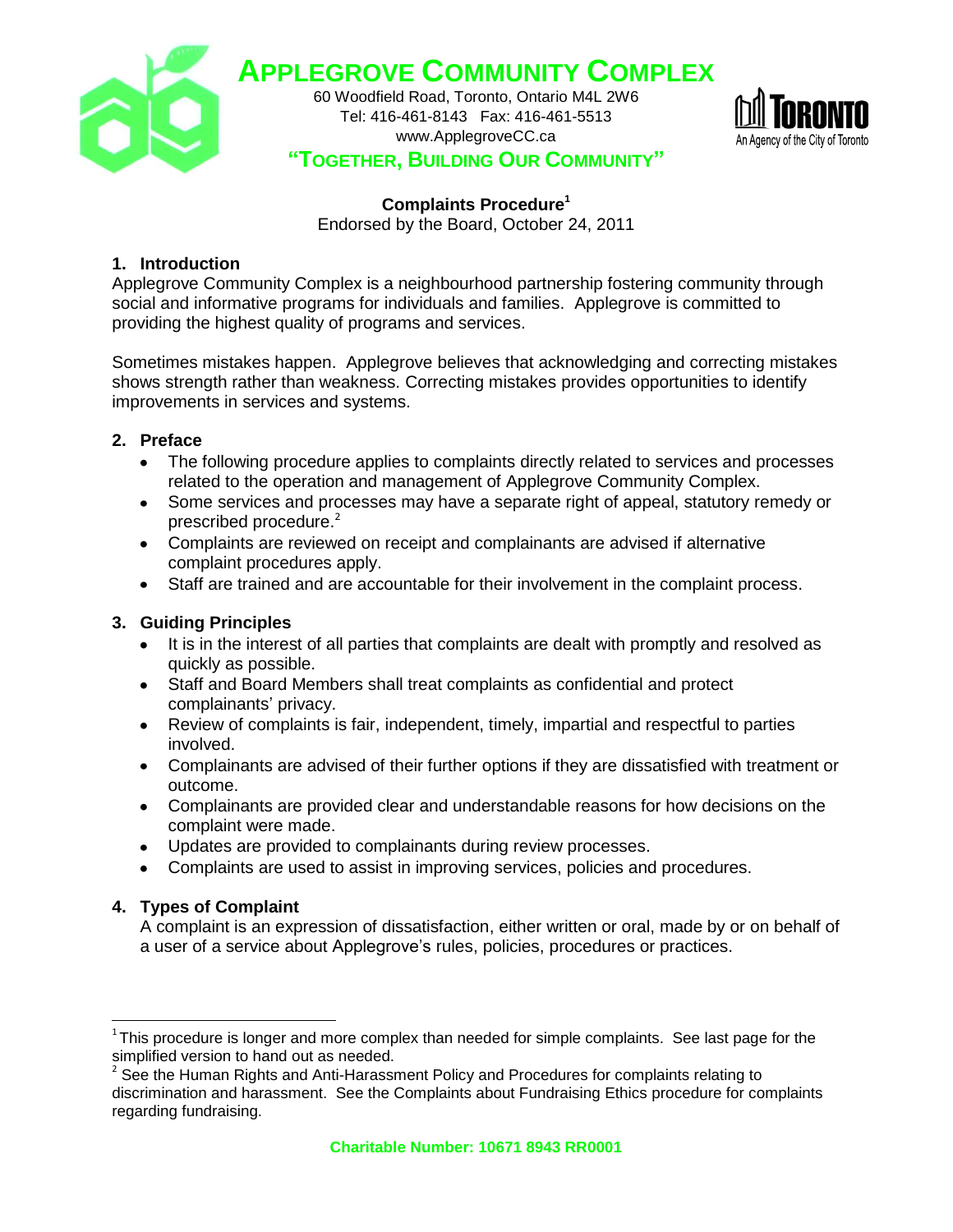Complaints can relate to service, action(s), or lack of action by Applegrove Community Complex staff, volunteers or Board Members.

The subject matter of complaints may include (but is not limited to):

- The quality and types of services or programs.
- The way services and programs operate.
- Policies and procedures.
- Applegrove's expectations of behaviour and community rules.
- How staff and volunteers work with and treat the public.
- How Applegrove operates within the neighbourhood.
- The impact of programs and services in the neighbourhood.
- Decisions about resources.
- Access to service.
- Timeliness of Service
- Outcomes
- Quality of service
- Standards of service
- Fees

Examples include but are not limited to:

- A perceived failure to do something agreed to do;
- A failure to observe policy or procedures;
- An error made by staff; or
- Unfair or discourteous actions/statements by staff, volunteers or Board Members.

Anyone personally affected can submit a complaint and it will be reviewed in accordance with this procedure.

### **5. What is NOT a Complaint**

- A customer complaint is distinct from:
	- $\circ$  Enquiry A general or specific request for service or request for information that is resolved at the point of service delivery.
	- $\circ$  Feedback A participant's opinion, comment and expression of interest in an Applegrove program or service.
	- $\circ$  Compliment An expression of approval for an Applegrove service, staff member, program, product or process.
	- $\circ$  Suggestion A participant's idea with the aim of improving services, programs, products or processes.
- Some complaints are exempt from these Guidelines, including:
	- $\circ$  Anonymous complaints these are difficult, if not impossible, to assess or investigate and may not be dealt with through the complaint handling process.
	- $\circ$  Complaints by employees there are alternative procedures available to employees to initiate complaints within the organization.
	- o Complaints about other organization's services; for these, staff should try to provide the appropriate complaint process or information source, such as 311 for City services.
	- o Appeals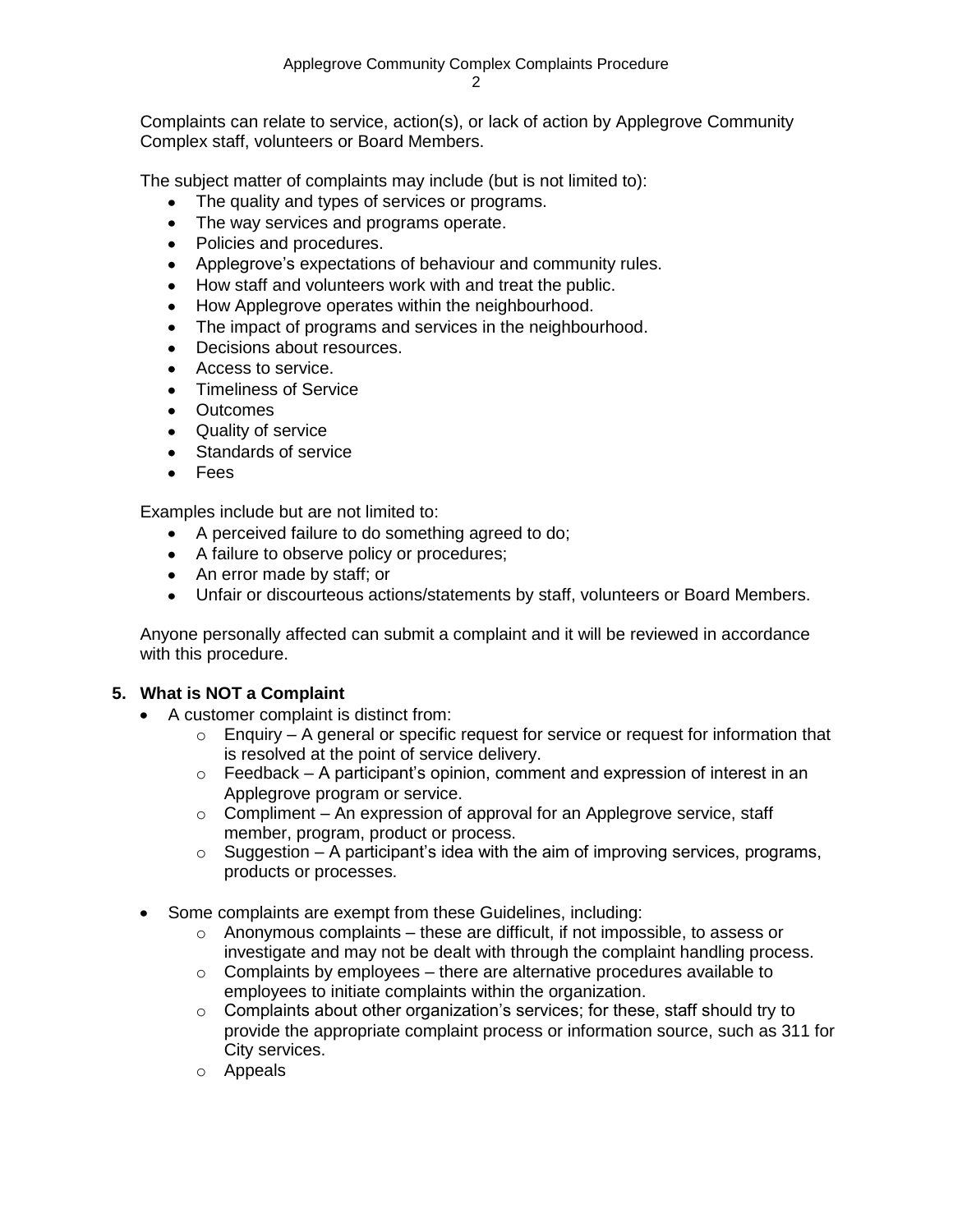### **6. How a Complaint is Made**

- A complaint may be received verbally, in person or telephone.
- A complaint may be received in writing, received by hand delivery, mail, fax or email.
- An individual acting on another person's behalf on a written complaint must provide a signed authorization from that individual.

### **7. General Receipt and Handling of Complaints**

When staff receive complaints, they should try to resolve the issue/concern whenever possible within the Centre's policies and procedures.

Staff are expected to explain the complaints process, facilitate resolutions to conflict, include participants in developing solutions, and provide referrals if necessary.

Staff are also expected to provide assistance (as requested) to help the complainant complete the Complaint/Appeal form. Assistance may include verifying what the participant wrote, completing the form accurately based on the participant's dictation, or arranging translation service for the participant.

As appropriate, staff should offer appropriate action which might include:

- o apology.
- o reimbursement.
- o corrective action.
- o involving or referring the issue to another staff or management.
- o other action.

As appropriate, staff should complete an incident or serious occurrence<sup>3</sup> form.

a. Written complaints

Written complaints received by hand delivery, mail, fax or email will be date-stamped and provided to the appropriate front-line or management staff. Within 5 days of the centre receiving the complaint, the appropriate staff, Executive Director, delegate or Board representative will contact the complainant to explain the process and obtain additional details if needed.

#### b. Anonymous complaints

Applegrove accepts anonymous complaints; however, the effectiveness of follow up and resolution may be limited.

### **8. Complaint Review Process**

 $\overline{a}$ 

- If the Applegrove staff person is uncertain about how to interpret or handle an issue raised by the complainant, they should request the assistance of the Executive Director or designate.
- Complaints may be accelerated through the process depending on the nature of the issue and judgement of relevant staff.

 $3$  Serious Occurrence: programs funded by Children's Services have specific definitions of Serious Occurrences and reporting processes.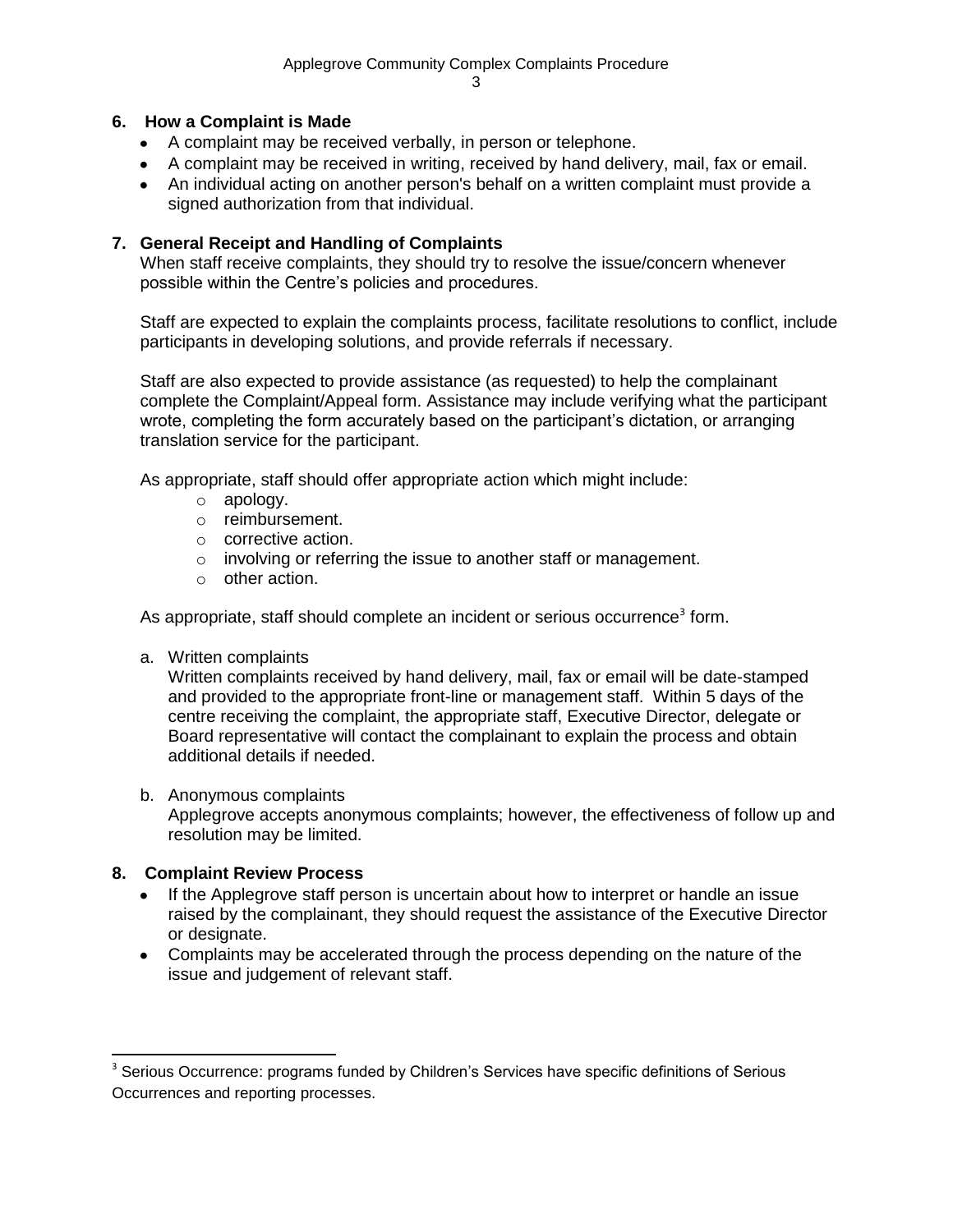- If the staff receiving the complaint decides that the matter should be dealt with by someone other than themselves, the staff person shall inform the complainant of the Executive Director's name and contact information.
- a. Immediate Resolution
	- All staff will try to solve verbal complaints immediately to the satisfaction of the complainant without need for a formal written complaint.
	- When receiving a verbal complaint directly, staff will listen and understand the complaint, and should attempt to resolve it with certain exceptions.
		- $\circ$  Complaints about another staff member, volunteer or Board Member shall be immediately referred to the Executive Director or designate.
		- o Complaints not within Applegrove's jurisdiction are referred to the appropriate organization as noted above, or forwarded to the Executive Director or designate for referral to the appropriate City Division or other organization. In either case, the complainant is advised.
	- Staff should ask appropriate questions to understand the issues and take notes.
	- Complaints resolved at this level do not need to be logged. However, if staff become aware of a pattern of related complaints or multiple complaints about the same issue from the same individual or multiple individuals, staff should advise the Executive Director or delegate.
	- Staff will automatically and immediately refer the verbal complaint to the Executive Director or designate when:
		- $\circ$  the complainant requests the complaint to be referred to a Manager;
		- o significant disciplinary action is a possible outcome;
		- $\circ$  the complainant is unusually upset, extremely angry or threatening;
		- o the verbal complaint cannot be resolved by the staff because it is outside their specific delegation or area of expertise; or
		- $\circ$  it is of a serious nature such as alleged controversial conduct, illegal conduct, or there is threat of legal action.
- b. Executive Director Review
	- All written complaints begin at this stage.
	- All complaints about conduct of staff, volunteers and Board Members begin at this stage.
	- If a complainant is not satisfied with the resolution offered for a verbal complaint or if the verbal complaint is about another staff member, volunteer or Board Member, the complaint will be referred to the Executive Director to be addressed at this stage.
	- The Executive Director acknowledges receipt with the complainant within five business days.
	- The Executive Director reviews the complaint, and may attempt to resolve the complaint immediately.
	- If required, the Executive Director conducts an informal review of the complaint to determine its validity and explore a resolution. No later than 14 days after acknowledgement, the Executive Director will provide the complainant with a status update.
	- Upon completion of the informal review, if no resolution is found, the Executive Director may conduct a formal review or may forward it to the Board of Management for a formal review.
	- Where the complaint is about a Board Member, the complaint shall be referred to the Board.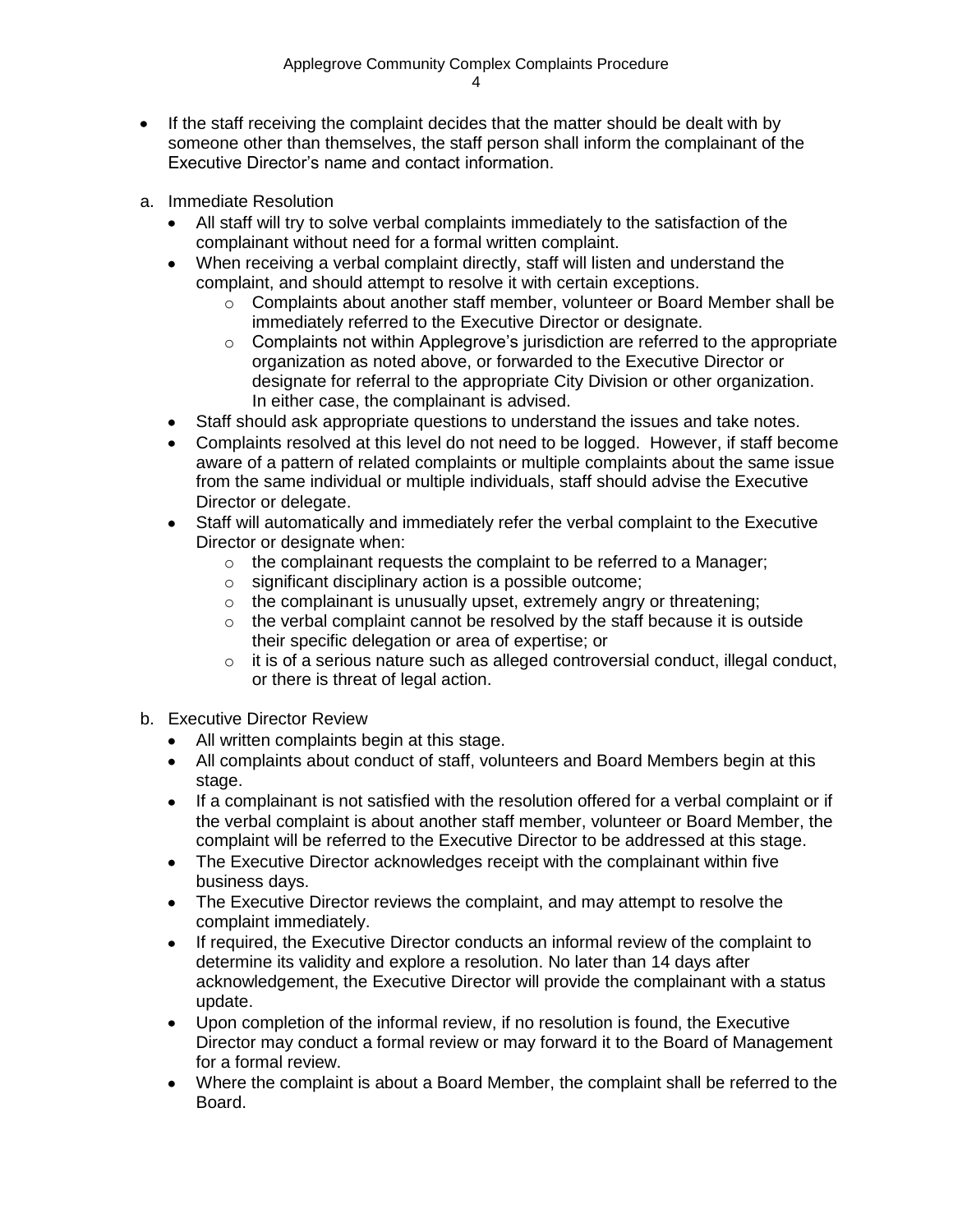- The Executive Director may request a verbal complaint be put in writing, especially if it involves a serious or complex matter. If the complainant declines to put the complaint in writing, the Executive Director should record the details as described by the complainant.
- For all verbal and written complaints requiring formal review, the Executive Director will indicate to the complainant when they will be contacted with a resolution or update (normally within fourteen days of the acknowledgement of the complaint).
- c. Board Review
	- Where the complainant is dissatisfied with the decision of the Executive Director, or the Executive Director decides that the matter should be referred to the Board, or when the complaint involves the Executive Director, the Executive Director refers the complaint to the Board.
	- The Board can uphold the decision of the Executive Director, request that the Board Chair resolve the complaint, offer a resolution, conduct a formal review or forward the complaint to a Board committee.
- d. Last Resort
	- A complainant who is dissatisfied at the end of the Board Review will be advised of the opportunity for external review by the City of Toronto Ombudsman.

### **9. Formal Review Process**

A formal review process may be conducted during the second and third steps. The formal review may include:

- Discussion(s) with the complainant to clarify the complaint, confirm common understanding, clarify outcome sought, and explain complaint procedures.
- Discussion with staff involved (with union representative if applicable).
- Review of background information such as policies and procedures, previous written communications and other documentation.
- May require obtaining and reviewing other expert opinions or perspectives.

At each step, it should be determined whether the formal review to date has been adequate.

- Once a formal review is begun, the formal review will be recorded.
- $\bullet$  At the conclusion of the formal review(s), a copy of the formal review and any attachments sent in support of the complaint including any e-mail communications relating to the complaint, will be scanned and/or saved in a secure folder in the complaints registry.

### **10. Notice of Decision and Resolution**

- Written complaints receive a written notice of the decision unless otherwise requested by the complainant.
- Verbal complaints receive written or verbal notice at Executive Director's discretion or as requested by the complainant.
- If a formal review determines that the reasons for the complaint are not justified, and no further action is required, the complainant is notified.
- If a formal review determines that the complaint is justified, the complainant is notified of corrective action to be taken and any remedy proposed.
- A copy of all written notifications to the complainant will be saved in a secure folder in the complaints registry.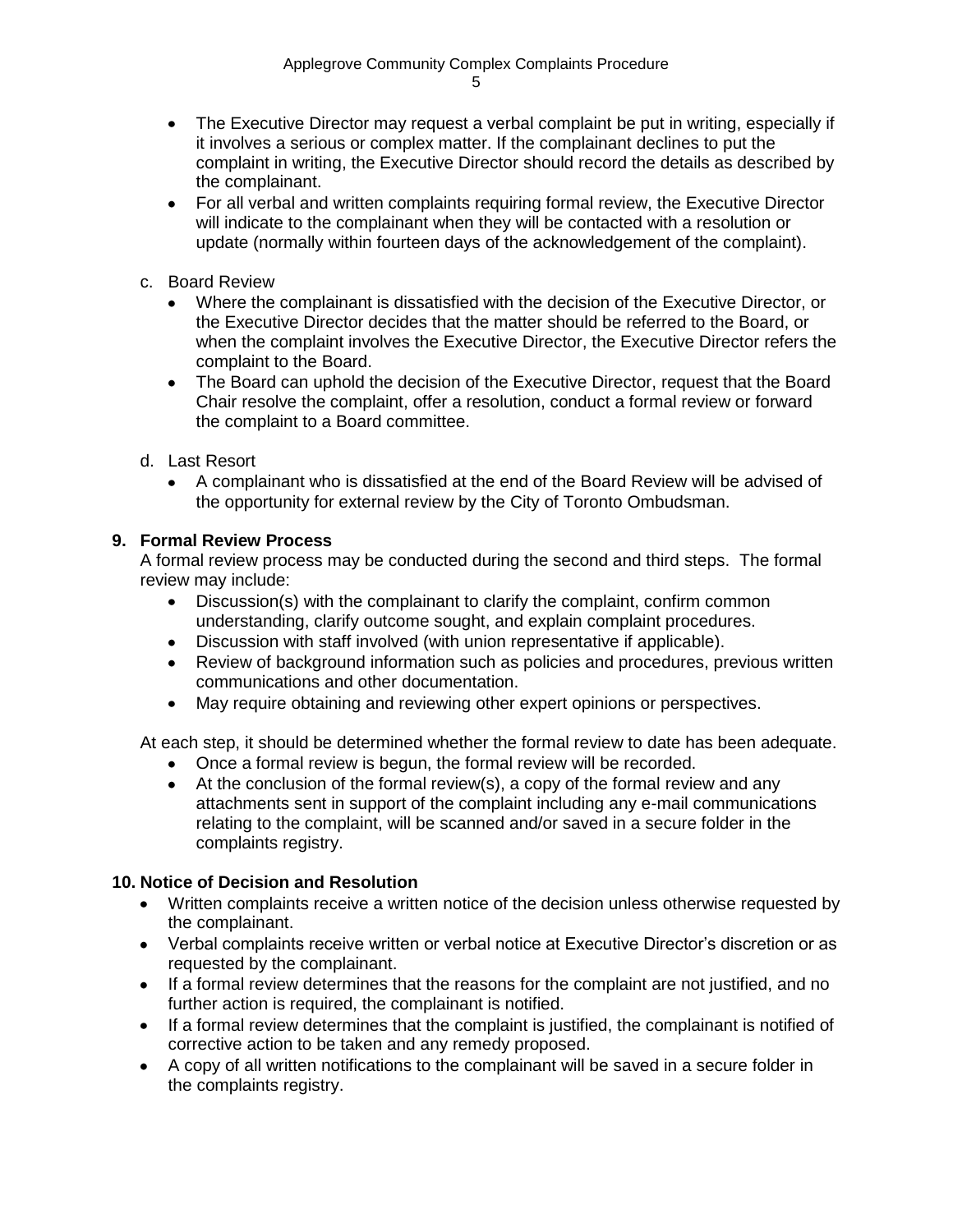### **11. Flowchart**

The diagram on the next page is a guide to process but does not replace the description below.

#### **12. Procedure and Standards for Responding to Complaints**

- Where a formal review is required, complainants are contacted within 14 business days of the acknowledgment with either a final response or update.
- At that time, the complainant is advised of when the next contact will be either for a proposed resolution or for the next progress update.
- Complainants are automatically contacted when their complaint is moved to the next step.
- The adjudicator may exercise discretion and contact the complainant more frequently or sooner than the above standards.
- NOTE: From time to time, there may arise extraordinary circumstances where Applegrove may not be in a position to guarantee that these standards can be satisfied (e.g. during labour disruption, etc.)

### **13. Logging of the Complaint and Record**

- A Complaint Registry will be maintained to ensure a central record of complaints.
- This Complaint Registry will be both a binder and electronic record and will be maintained by the Executive Director or designate. The records will be held in a manner that ensures confidentiality.
- Each file will labelled with the complaint number beginning with the year.
- The Executive Director or designate, is responsible for ensuring the logging the complaint in the complaints registry and assigning a complaint number.
- The Executive Director or designate scans and/or saves the complaint in a secure folder.
- All written complaints are logged with basic information relating to the complaint and stored securely.
- The City recommends the following:
	- 1. Tracking and resolution:
		- The form should include:
			- $\Box$  Tracking number
			- Date complaints received
			- $\Box$  Name and contact information of complainant
			- $\Box$  Contact channel (e.g., in person, phone, etc.)
			- $\Box$  Complaint summary
			- $\Box$  Complaint type
			- □ Complaint Staff Contact: name, program area, and contact info
			- □ Investigation notes
			- D Outcome
			- $\Box$  Target date for resolution
			- $\Box$  Escalated investigation information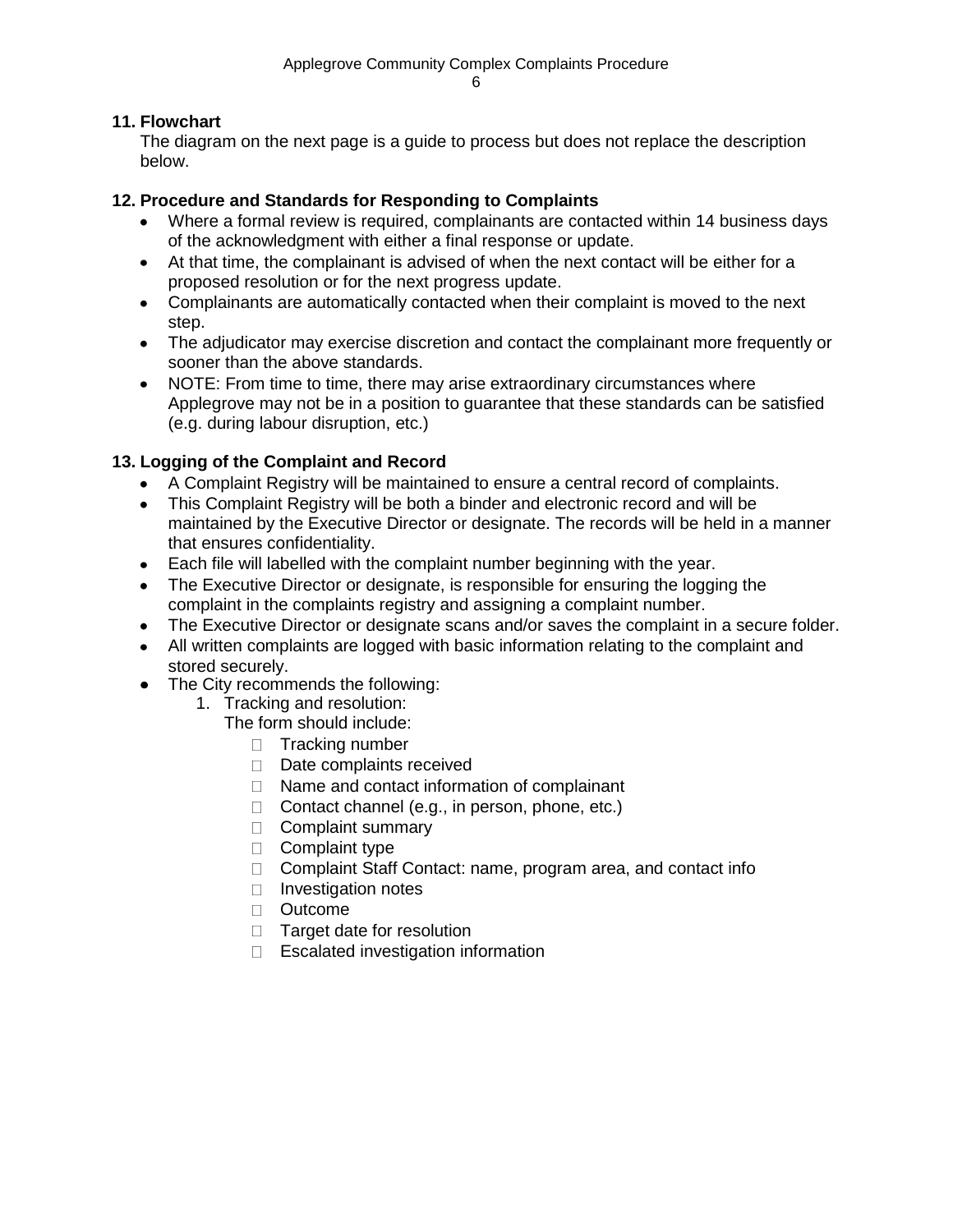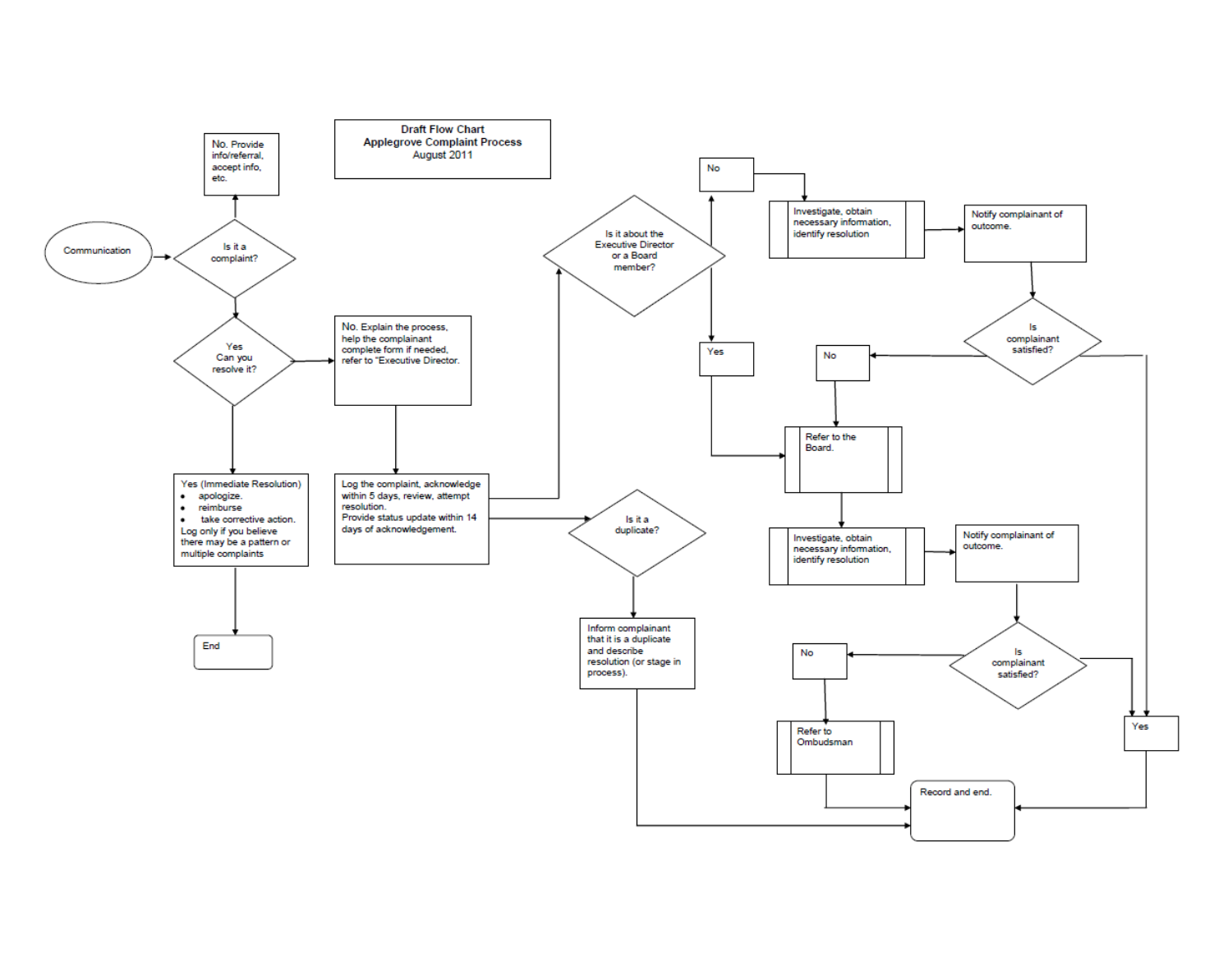2. Complaints log:

Categories should include:

- $\Box$  Date complaints received
- D Unique tracking number
- □ Contact channel
- Complaint summary
- $\Box$  Complaint type
- □ Stage of complaint
- □ Name, Role, and Program Area of Complaint Recipient
- □ Name, Role, and Program area of Complaint Owner
- □ Summary of Outcome
- □ Date Resolved

### 3. Reporting:

Periodic reports should include

- □ Total Number of Complaints
- $\Box$  Size of current complaint backlog
- $\Box$  Percentage of complaints handled within agreed response times (service standards)
- $\Box$  The type and number of complaints received
- $\Box$  The type and volume of escalated complaints
- 4. Customer service improvements made using complaint data.

## **14. Monitoring and Reporting on Complaints**

- Regular monitoring and review of complaints will be conducted to identify issues, trends,  $\bullet$ areas of concern and opportunities for improvement.
- Board Members' concerns are a standing agenda item for information and discussion at Board meetings.
- Based on monitoring and review of the complaints registry, a report will be provided to the Applegrove Board for information and action at least quarterly.

### **15. Time Limits**

The time limit for the filing of complaints under this policy is six months from the time of the incident. Consideration will be given on a case by case basis as to whether the time limit should be waived in extenuating circumstances.

## **16. Frivolous, Vexatious or Persistent Complaints**

- A frivolous complaint is one found upon investigation to have no reasonable grounds or to make no sense or to be not serious.
- A vexatious complaint is one made only to annoy others.
- Because all complaints are treated seriously, frivolous and vexatious complaints and inappropriate use of the escalation process use resources that could be put to better use. Applegrove will not conduct additional follow-up on or investigate frivolous or vexatious complaints.
- Persistent complainants are those who tend to have an obsessive and excessive preoccupation with the complaint. Strategies when dealing with these types of complaints may include involving the Executive Director to assist throughout the resolution process.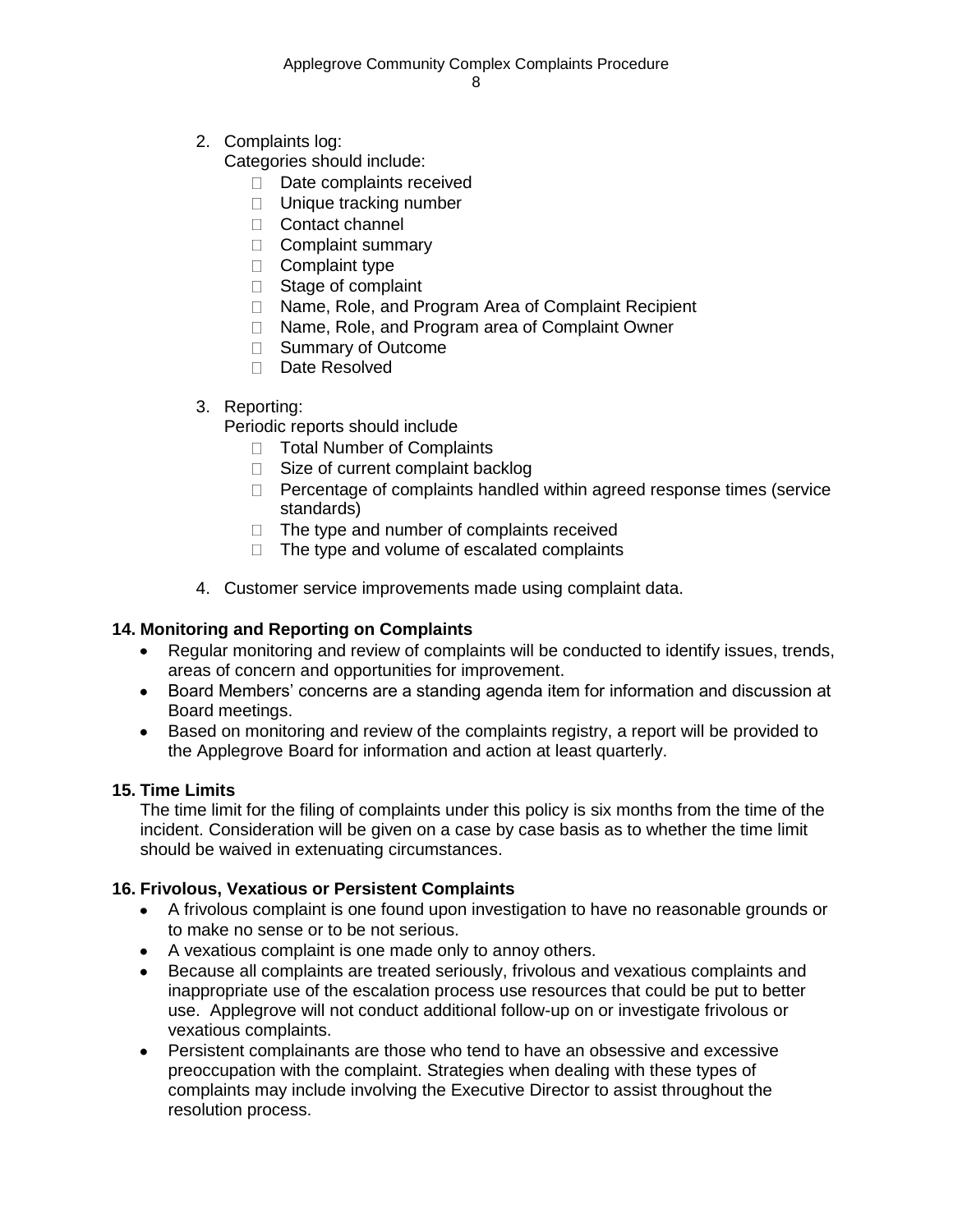- When dealing with individuals who frequently contact the centre, it is important that their complaint is not dismissed and that the process is followed.
- If Applegrove receives a complaint it has already dealt with, the complainant will be informed verbally and/or in writing that Applegrove will not conduct further follow up on the issue unless the complainant provides new information.

### **17. Other Complaint Processes**

- a. Applegrove Conflict Mediation Process (see Appendix A)
- b. Applegrove's Complaint Process regarding Fundraising Ethics (see Appendix B)
- c. Grievance Procedure under the Collective Agreement.
- d. Human Rights and Anti-Harassment Complaint Procedure for issues of discrimination and harassment.
- e. City of Toronto Integrity Commissioner for complaints about the Board of Management
- f. City of Toronto Ombuds Office when other processes have not resolved the issue. <http://ombudstoronto.ca/>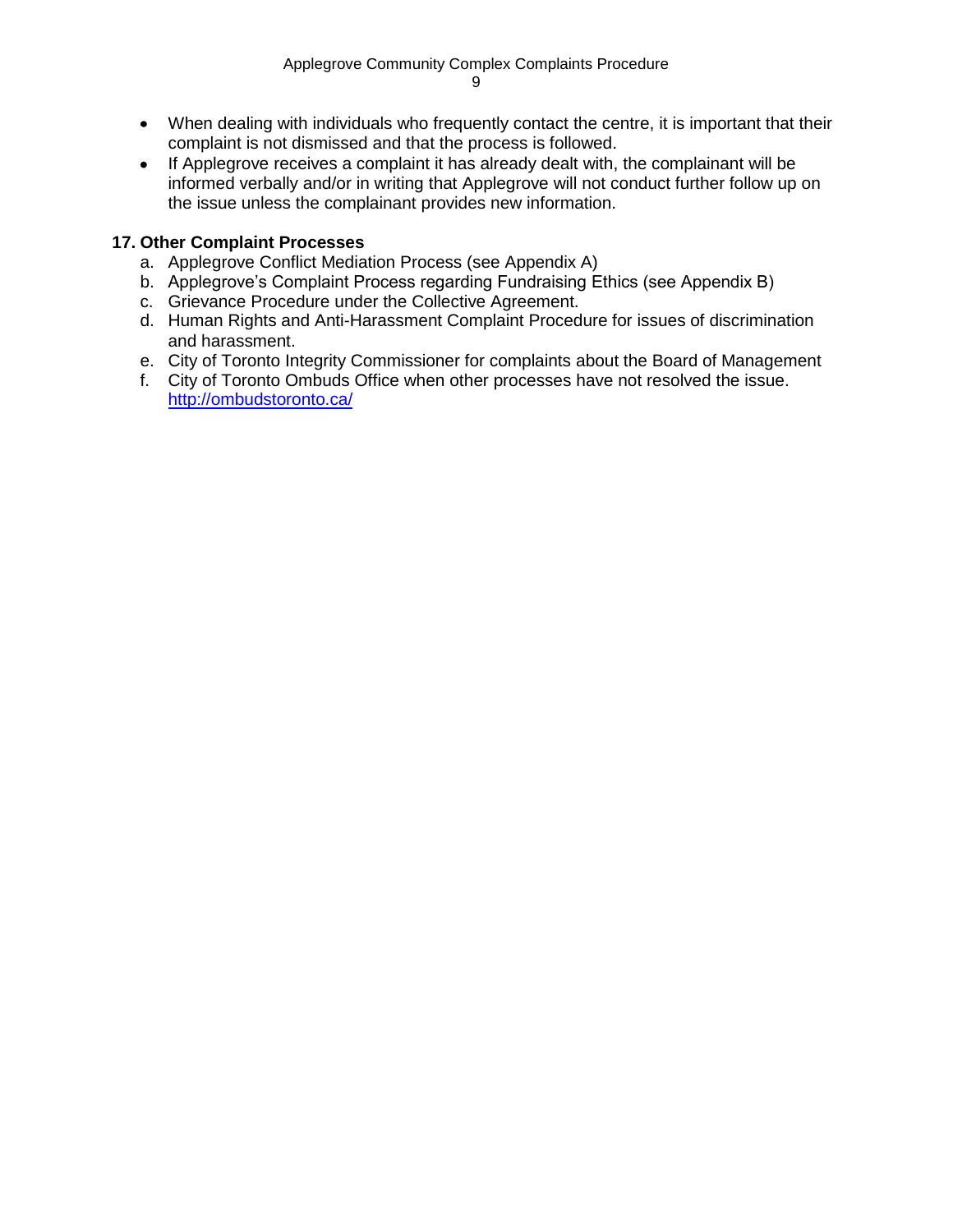### **Appendix A – Applegrove Conflict Resolution Policy**

**Every person has a right to equal treatment with respect to Applegrove services and facilities, without discrimination or harassment because of race, ancestry, place or origin, colour, ethnic origin, citizenship, creed, sexual orientation, gender identity, age, marital status, family status, income level, receipt of public assistance, political affiliation, disability or level of literacy.**

1) Stage 1

In the event of any dispute, complaint, question or disagreement, the persons involved will use their best efforts to settle the dispute, question or disagreement. They shall consult and negotiate with each other in good faith and, recognizing their mutual interest, attempt to reach a fair and equitable solution satisfactory to both persons.

2) Stage 2

If the parties in a dispute, question or disagreement are unable to reach a mutually satisfactory compromise, the following process is available.

- a) A meeting between both parties and the Program Director will be arranged. At least one week prior to the meeting, both parties will provide, in writing, an outline of their issues and concerns.
- b) Each party may meet separately with the Program Director prior to the mediation meeting.
- c) During the mediation meeting the following will occur:
	- i) All members present will be given a chance to verbally describe the nature of the conflict in an opening statement that focuses on positive ends. During the discussion all parties will:
		- $\triangleright$  refrain from any stereotyping or name-calling;
		- $\triangleright$  get to the heart of the matter and avoid discussing side issues;
		- $\triangleright$  respect the other member's need and values;
		- $\triangleright$  describe the proposed and desired outcome;
		- $\triangleright$  clear up misconceptions and answer questions politely.
	- ii) Program Director will:
		- (1) act as mediator, set the ground rules and keep the discussion focused on relevant issues.
		- (2) assist parties in identifying common interests, needs, goals and motivations;
		- (3) assist parties in identifying and defining those issues which cannot be altered or compromised in relation to the program
		- (4) assist the parties in identifying and discussing options for a positive outcome
		- (5) assist the parties in making a mutually beneficial agreement that creates a lasting solution to the conflict.
- d) Potential Outcomes
	- i) Satisfaction this is the ideal end state of the mediation where both parties reach a state of acceptance and the dispute ends.
	- ii) Compromise this is the typical goal of mediation. It is generally a "give and take" or synthesis of the two positions that both parties can abide.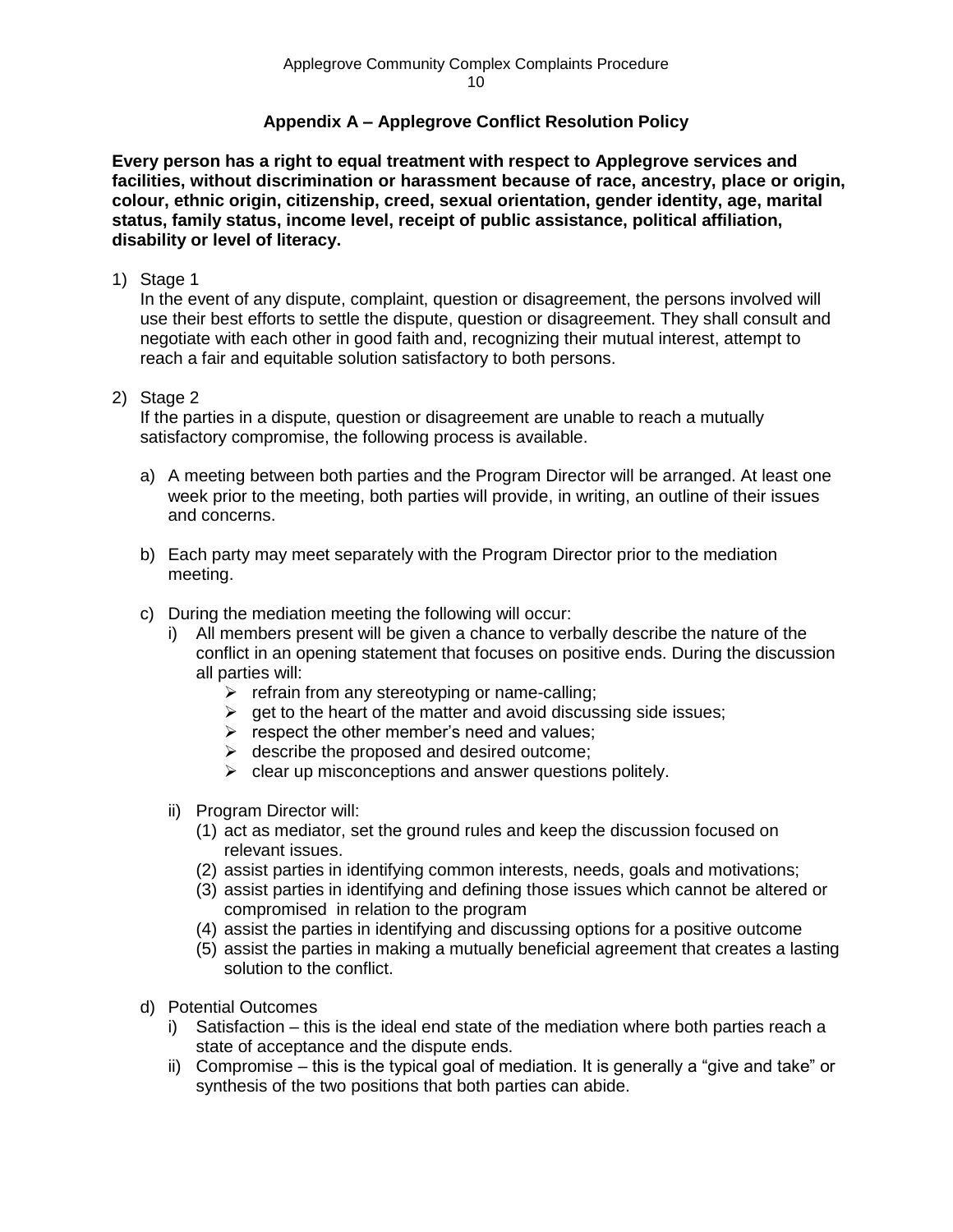- iii) Resolution outcome is clearly more acceptable to one side than the other. This is not the normal goal of mediation. However, in some cases where the existing laws, contracts, policies or rules govern the situation, this may be the outcome of mediation.
- e) In cases where the conflict is unresolved, the Program Director will render a decision to settle the conflict issue. A written decision will be presented to all parties involved, as well as the Executive Director and, in some cases the Board.
- 3) Stage 3 -- Appeal Process
	- a) In a case where the final decision is unsatisfactory, the matter can be taken to the Executive Director.
	- b) If the outcome is still unsatisfactory, the matter can be taken to the Board. The final decision will be made at this level.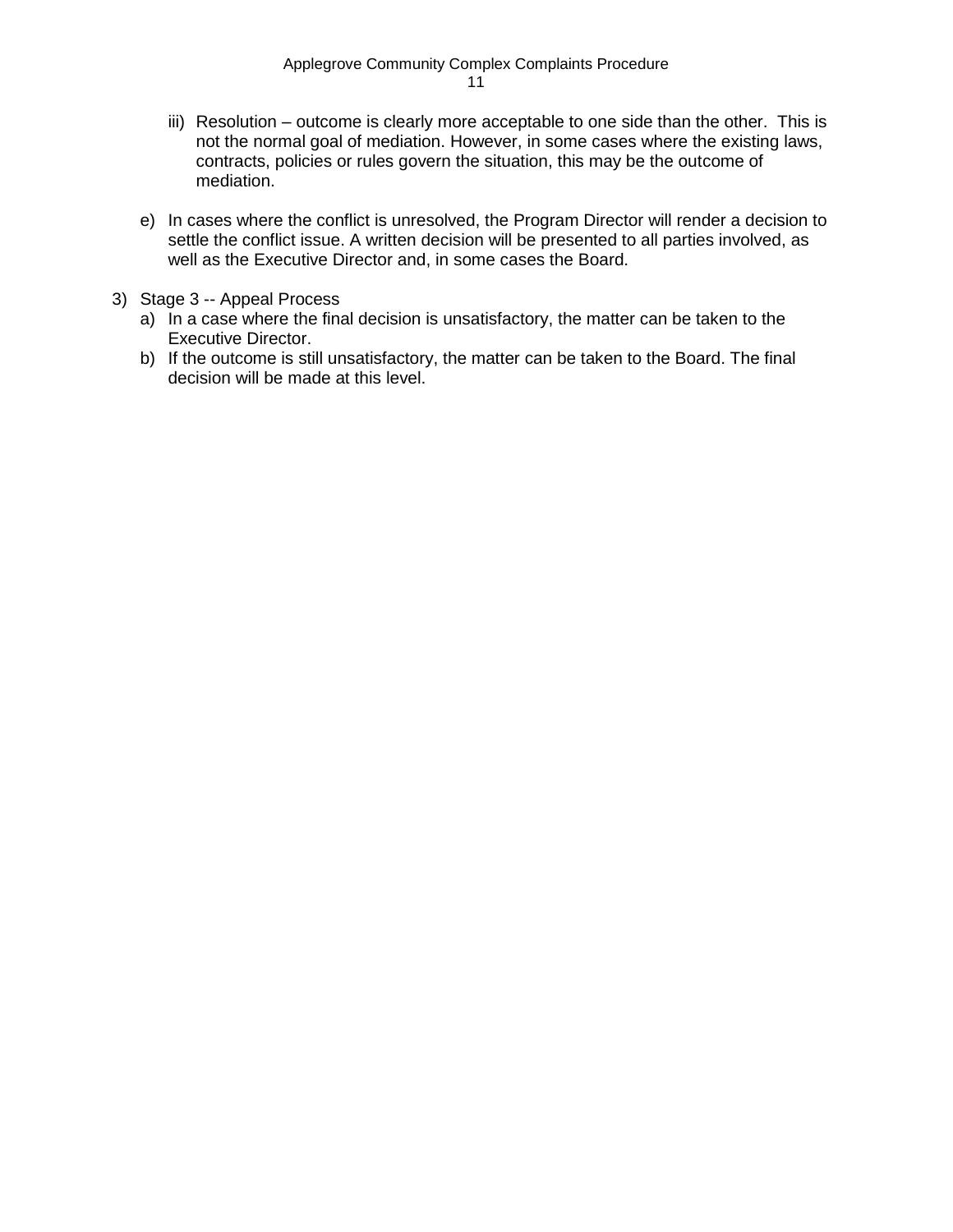#### Applegrove Community Complex Complaints Procedure 12

### **Appendix B – Complaints about Fundraising Ethics**

Endorsed by Board on May 31, 2010

### **1. Introduction**

At a Board meeting on April 26, 2010, Applegrove adopted Imagine Canada's Ethical Fundraising and Financial Accountability Code as its policy. In so doing, members of the board made commitments to be responsible custodians of donated funds, to exercise due care concerning the governance of fundraising and financial reporting, and to ensure to the best of their ability that the organization adheres to the provisions of the Code.

The code's requirements include having a mechanism in place to deal with complaints relating to matters covered by the Ethical Code. This policy outlines that mechanism.

### **2. If you think Applegrove is not following the Ethical Code**

- a. If appropriate, discuss your concern in private with the person(s) involved.
- b. If unresolved or if it is inappropriate or irrelevant to discuss the concern with the person involved, contact the Executive Director to discuss the problem.
- c. If the concern involves the Executive Director, send an e-mail to the Board of Directors' confidential e-mail at [www.ApplegroveBoard@hotmail.com.](http://www.ApplegroveBoard@hotmail.com/)
- d. If these processes do not resolve the complaint, or if the concern involves the Board, the City of Toronto's accountability mechanisms may be relevant. These include:
	- i) The Auditor General: responsible for assisting City Council in holding itself and its administration accountable for the quality of stewardship over public funds and for the achievement of value for money in City operations.
	- ii) The Integrity Commissioner: responsible for providing advice, complaint resolution and education to Members of City Council and Members of local boards on the application of the City's Codes of Conduct, and other by-laws, policies and legislation governing ethical behaviour.
	- iii) The Ombudsman: responsible for addressing concerns about City services and investigating complaints about administrative unfairness.
	- iv) [www.Toronto.ca/city\\_council/accountability.htm](http://www.toronto.ca/city_council/accountability.htm)
- e. Imagine Canada's Ethical Code Committee (ECC) can adjudicate complaints that arise under the Code. In general, complaints should go through the internal process first. In exceptional circumstances, the ECC may deal with complaints before an internal process is completed, however, this will only be done where the complaint is very serious and a quick response is crucial.
- f. If Applegrove's mechanisms cannot resolve a complaint, Applegrove will refer the issue to the ECC.

### **3. Timing**

- a. The code's requirements include ensuring that complaints are addressed in a timely manner.
- b. Applegrove's interpretation suggests that people who complain should receive a response within 4 weeks, to allow time for investigation and analysis.
- c. If a complaint is not addressed within 8 weeks, the complainant can send an e-mail to the Board of Directors' confidential e-mail at [www.ApplegroveBoard@hotmail.com.](http://www.ApplegroveBoard@hotmail.com/)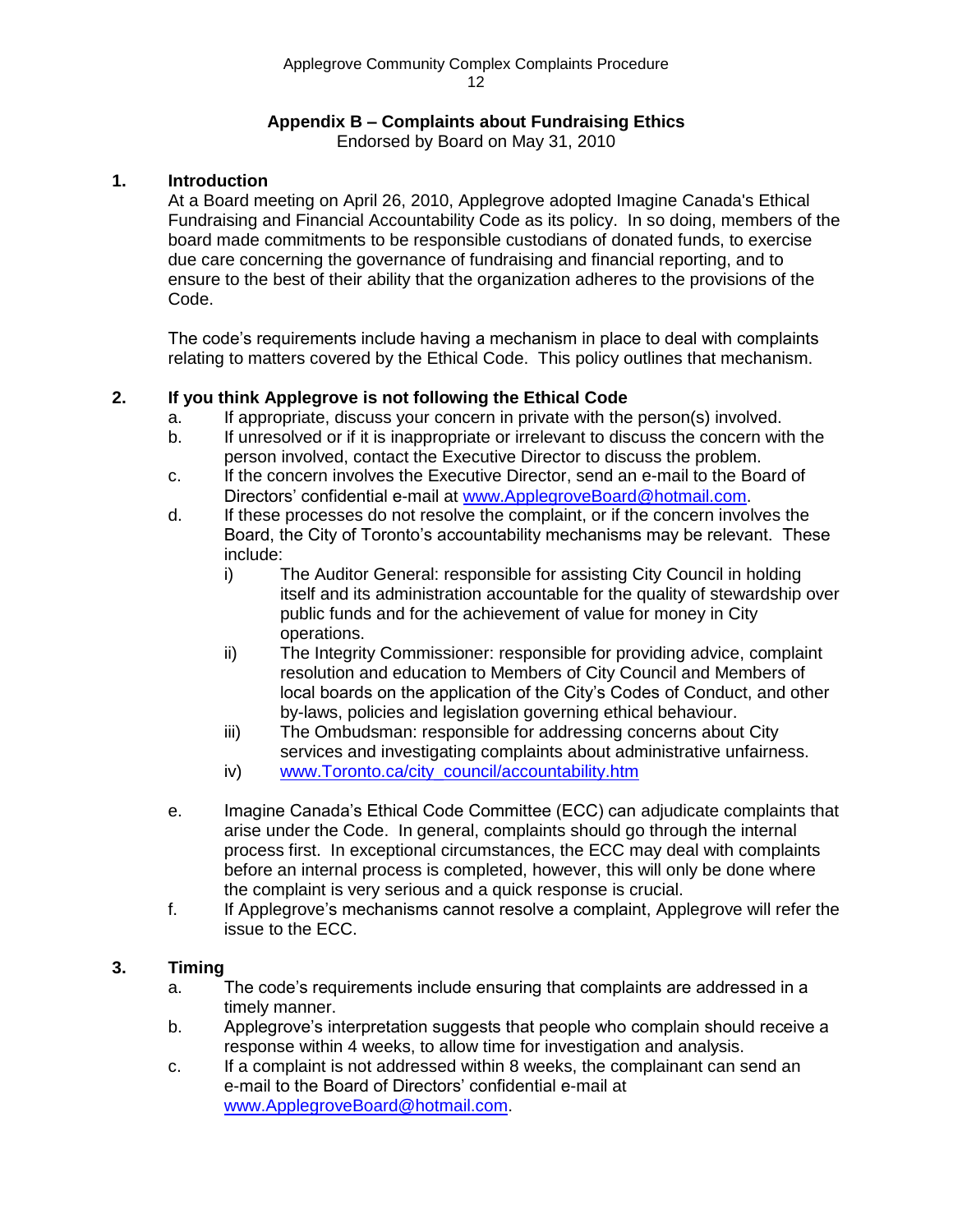### **4. For information about the Ethical Code**

- a. Visit [www.imaginecanada.ca/en/ethicalcode](http://www.imaginecanada.ca/en/ethicalcode)<br>b. Ask Applegrove's Office for a copy of the Eth
- Ask Applegrove's Office for a copy of the Ethical Code handbook.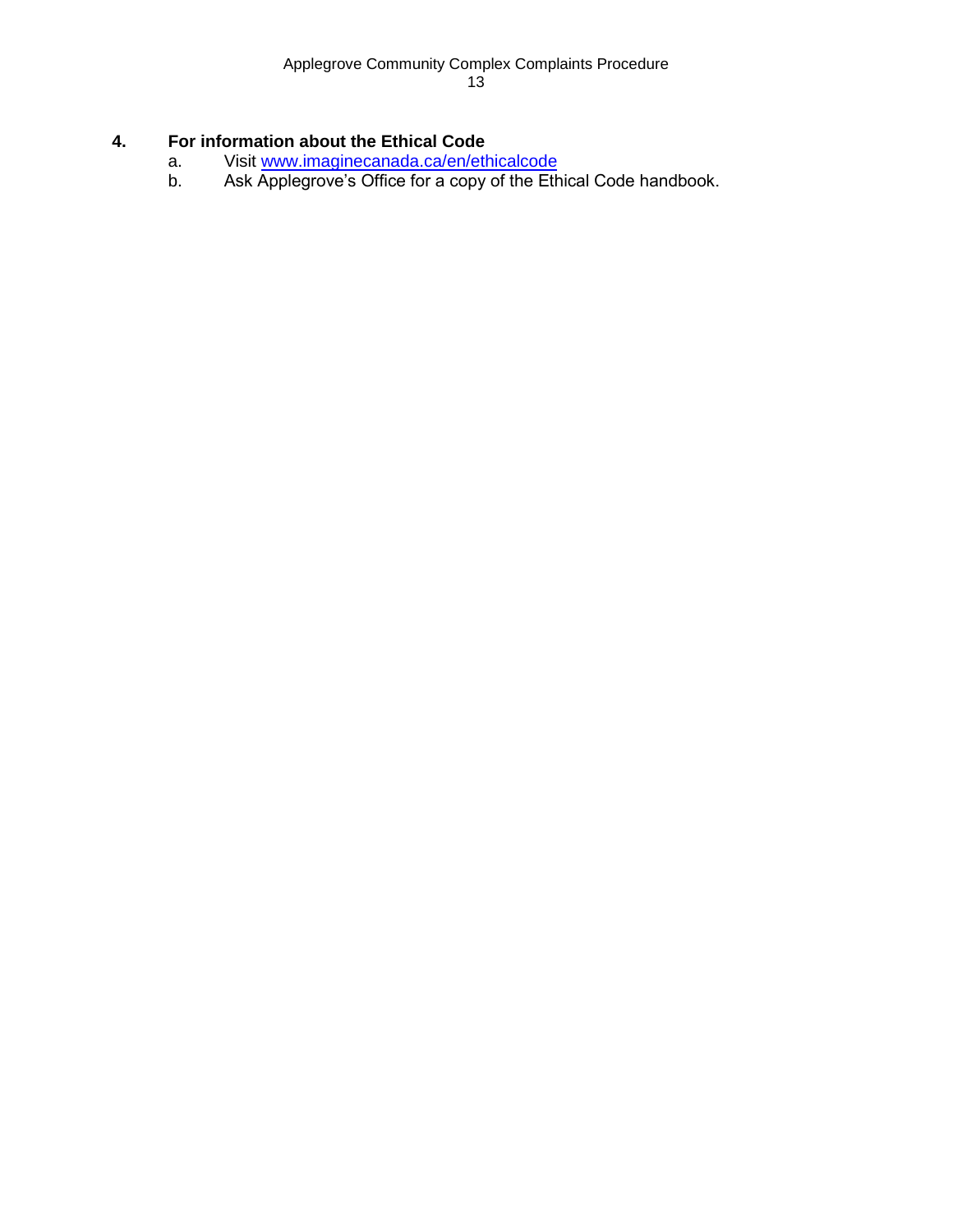|                                                                                                                                                                                                                        |             | <b>Tracking Number</b>                                                                                |  |  |  |  |
|------------------------------------------------------------------------------------------------------------------------------------------------------------------------------------------------------------------------|-------------|-------------------------------------------------------------------------------------------------------|--|--|--|--|
| Name of staff making report:                                                                                                                                                                                           |             | Do you think that this is a "serious occurrence"?                                                     |  |  |  |  |
| Location of incident:                                                                                                                                                                                                  |             | If so, report it to the designated person                                                             |  |  |  |  |
| Date and time of incident:                                                                                                                                                                                             |             | immediately; do not complete this report first.                                                       |  |  |  |  |
| Program (if relevant):                                                                                                                                                                                                 |             | Date and time of this report:                                                                         |  |  |  |  |
| <b>Complainant Contact Data</b>                                                                                                                                                                                        |             |                                                                                                       |  |  |  |  |
| Name:                                                                                                                                                                                                                  |             |                                                                                                       |  |  |  |  |
| <b>Address including Postal Code</b>                                                                                                                                                                                   |             |                                                                                                       |  |  |  |  |
| Phone<br>(day)                                                                                                                                                                                                         |             | (evening)                                                                                             |  |  |  |  |
| E-mail                                                                                                                                                                                                                 |             |                                                                                                       |  |  |  |  |
| What happened? Describe the incident, using the given name and last initial of anyone injured or involved, the<br>details of any complaint, etc. Continue on the back or a separate sheet if there is not enough room. |             |                                                                                                       |  |  |  |  |
|                                                                                                                                                                                                                        |             |                                                                                                       |  |  |  |  |
|                                                                                                                                                                                                                        |             |                                                                                                       |  |  |  |  |
|                                                                                                                                                                                                                        |             |                                                                                                       |  |  |  |  |
|                                                                                                                                                                                                                        |             |                                                                                                       |  |  |  |  |
|                                                                                                                                                                                                                        |             |                                                                                                       |  |  |  |  |
|                                                                                                                                                                                                                        |             |                                                                                                       |  |  |  |  |
| Other persons involved                                                                                                                                                                                                 |             |                                                                                                       |  |  |  |  |
| Given name and full surname:                                                                                                                                                                                           | Age:        | Address:                                                                                              |  |  |  |  |
|                                                                                                                                                                                                                        |             |                                                                                                       |  |  |  |  |
|                                                                                                                                                                                                                        |             |                                                                                                       |  |  |  |  |
|                                                                                                                                                                                                                        |             |                                                                                                       |  |  |  |  |
|                                                                                                                                                                                                                        |             |                                                                                                       |  |  |  |  |
| Reason for the incident (if known):                                                                                                                                                                                    |             |                                                                                                       |  |  |  |  |
| Attachments, documentation, etc.                                                                                                                                                                                       |             |                                                                                                       |  |  |  |  |
|                                                                                                                                                                                                                        |             |                                                                                                       |  |  |  |  |
|                                                                                                                                                                                                                        |             |                                                                                                       |  |  |  |  |
|                                                                                                                                                                                                                        |             |                                                                                                       |  |  |  |  |
| <b>Resolution Requested:</b>                                                                                                                                                                                           |             |                                                                                                       |  |  |  |  |
|                                                                                                                                                                                                                        |             |                                                                                                       |  |  |  |  |
|                                                                                                                                                                                                                        |             |                                                                                                       |  |  |  |  |
|                                                                                                                                                                                                                        |             |                                                                                                       |  |  |  |  |
| Action recommended:                                                                                                                                                                                                    |             |                                                                                                       |  |  |  |  |
|                                                                                                                                                                                                                        |             |                                                                                                       |  |  |  |  |
|                                                                                                                                                                                                                        |             |                                                                                                       |  |  |  |  |
| Complete this section only if you reported the incident externally, e.g. to a funder, police, maintenance, etc. Do not                                                                                                 |             |                                                                                                       |  |  |  |  |
| complete it if you reported the incident to the Executive Director or Program Coordinator.                                                                                                                             |             |                                                                                                       |  |  |  |  |
| Reported to (name):                                                                                                                                                                                                    | Reported to | Date and time of notification:                                                                        |  |  |  |  |
|                                                                                                                                                                                                                        | (position): |                                                                                                       |  |  |  |  |
|                                                                                                                                                                                                                        |             |                                                                                                       |  |  |  |  |
|                                                                                                                                                                                                                        |             | For Executive Director/designated person only: Was "Serious Occurrence Preliminary Report" completed? |  |  |  |  |

Please familiarize yourself with the Ministry of Child and Youth Services and Toronto Children's Services "Serious Occurrence Reporting Procedures" to be used for all programs funded by Children's Services.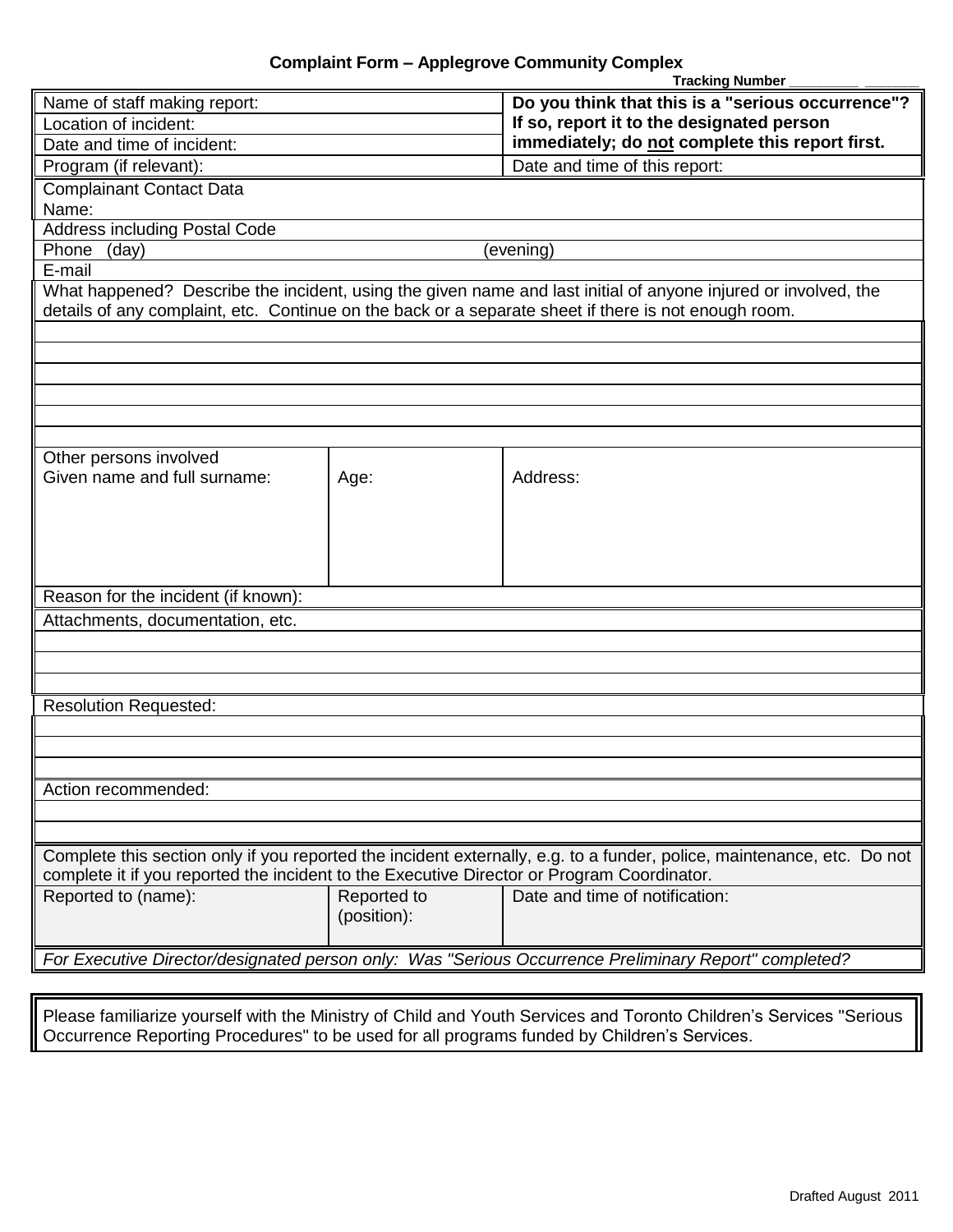| <b>Tracking Data</b> |                                                                                                                                                                                      |                   |                  |                         |                     |
|----------------------|--------------------------------------------------------------------------------------------------------------------------------------------------------------------------------------|-------------------|------------------|-------------------------|---------------------|
| Complaint type       | $\square$ Verbal                                                                                                                                                                     | $\square$ Written | $\Box$ Anonymous | $\square$ Formal Review | $\square$ Duplicate |
|                      | Access to service.<br>$\circ$<br><b>Timeliness of Service</b><br>$\circ$<br>O Outcomes<br>O Quality of service<br>Standards of service<br>$\bigcirc$<br>O Fees<br>O Other: (specify) |                   |                  |                         |                     |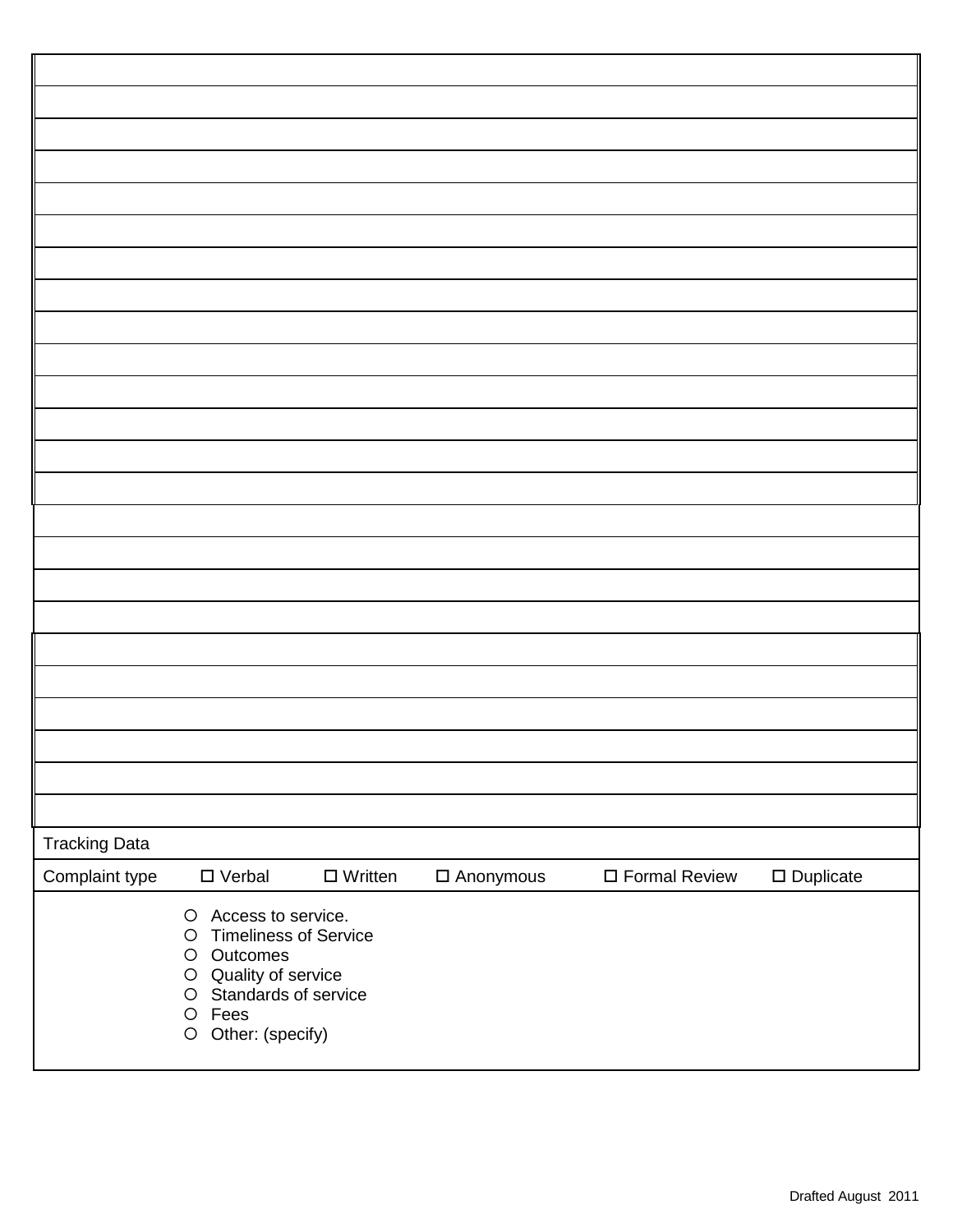#### Applegrove Community Complex Complaints Procedure 16

# **Draft Complaint Log**

| Number | Date<br>Received | Complainant<br>Contact Info | Summary | Type | Who<br>received<br>complaint | Who<br>addressed<br>complaint | Outcome | Date<br>Resolved |
|--------|------------------|-----------------------------|---------|------|------------------------------|-------------------------------|---------|------------------|
|        |                  |                             |         |      |                              |                               |         |                  |
|        |                  |                             |         |      |                              |                               |         |                  |
|        |                  |                             |         |      |                              |                               |         |                  |
|        |                  |                             |         |      |                              |                               |         |                  |
|        |                  |                             |         |      |                              |                               |         |                  |
|        |                  |                             |         |      |                              |                               |         |                  |
|        |                  |                             |         |      |                              |                               |         |                  |
|        |                  |                             |         |      |                              |                               |         |                  |
|        |                  |                             |         |      |                              |                               |         |                  |
|        |                  |                             |         |      |                              |                               |         |                  |
|        |                  |                             |         |      |                              |                               |         |                  |
|        |                  |                             |         |      |                              |                               |         |                  |
|        |                  |                             |         |      |                              |                               |         |                  |
|        |                  |                             |         |      |                              |                               |         |                  |